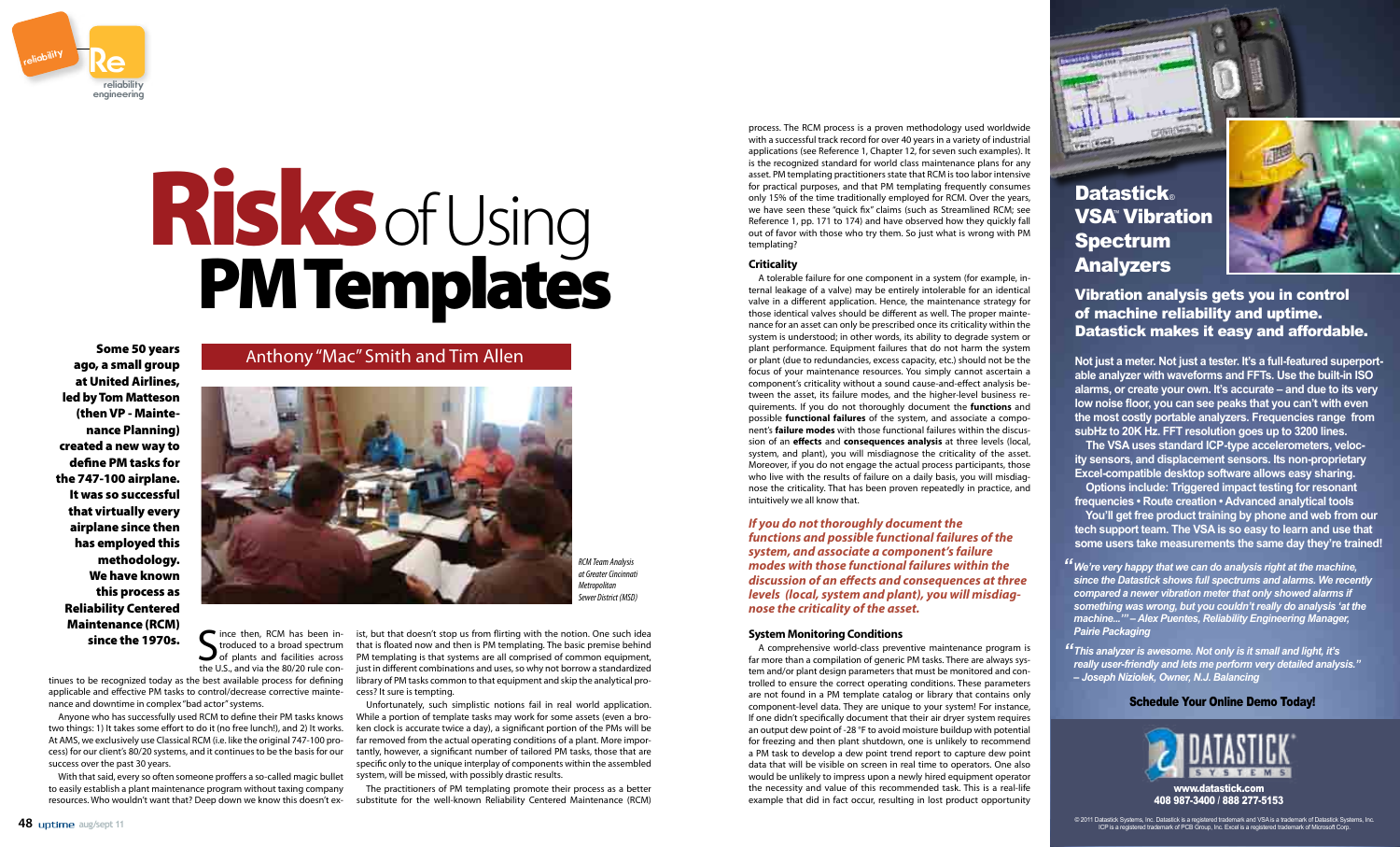# Things you can do on...

http://www.reliabilityweb.com/



## FOR **ISO-based Training**<br>and **Certification in** Machine Vibrations, go to THE source . . .

Data Collection Monitoring and Analysis Condition Evaluation Dual Channel Analysis FFT Understanding Rotor Dynamics and Balancing

FOR MORE InFORMATIOn On ThE 2011 TRAInIng SChEDUlE OR COnDUCTIng An In-hOUSE TRAInIng SESSIOn COnTACT:

Phone: (630) 654-2254 | E-mail: vibinst@att.net Website: www.vibinst.org



in the multi-hundred thousand dollar range. MESSAGE: You can not neglect to account for system or plant interactions in specifying the correct component PM tasks.

#### **Equipment Operating Environment**

The environmental conditions imposed upon a component exert a considerable influence on the maintenance strategy. Even within like industries, the stresses encountered by one asset may be entirely different from the stresses encountered by an identical component in another application. Duty cycles, wear-out rates, and dominant modes of failure will all differ. Selection of PM task frequency will likewise differ. Some process industries require their assets to operate non-stop for years at a time, while others may operate only periodically. Such differences affect the types and frequencies of PM tasks one should prescribe among like equipment. For example, would you prescribe the same PM tasks on a valve that is used every day, versus an emergency isolation valve that is generally never operated? What if that valve is 5000 feet below the ocean's surface? Questions like these get to the heart of the HIDDEN FAILURE issue and how unrealistic it is to consider the ability to identify hidden plant failures from component template data.

#### **Organizational Culture**

The preventive maintenance that works at one organization is not always the best fit for another organization. Every company and every facility has its own unique culture, with established routines and protocol for maintaining equipment, based on years of experience and refinement. Those practices may be entirely situational and not suitable for exportation to others. Should one prescribe sophisticated PdM technology or the use of handheld mobile recorders for data capture? Companies may not be ready to embrace such technologies, or the ROI may not be justified. Each company has maintenance and operational personnel with various strengths and weaknesses. RCM involves those personnel, gives them a voice, and seeks to leverage their strengths. PM templating may not take this into account because it basically bypasses the team concept in the PM decision process.

#### **Maintenance Plan Ownership**

As facilitators for over 100 RCM projects, we have reports documenting thousands of equipment failure modes and PM tasks, and we bring this experience to each RCM team that we serve. From this experience, we could also painstakingly compile a library of tasks from our archives to apply to generic components, but we don't, and we won't. The reason is this: if you are looking for magic, that magic does not exist in a library of generic data (aka templates); it exists only when you gather a team of the equipment stakeholders in a room and develop a reliability strategy together in a structured format.

The team method isn't unique to RCM. This is the same concept used in Lean, Kaizan, TPM, Process Re-engineering, and so on. You must engage the process participants (the maintenance crafts people, the equipment operators, and the process and reliability engineers) for the cross-pollination of information, –and only in that manner will you achieve BUY-IN and obtain superior results. We believe that a PM

*The preventive maintenance that works at one organization is not always the best fit for another organization. Every company and every facility has its own unique culture, with established routines and protocol for maintaining equipment, based on years of experience and refinement.*